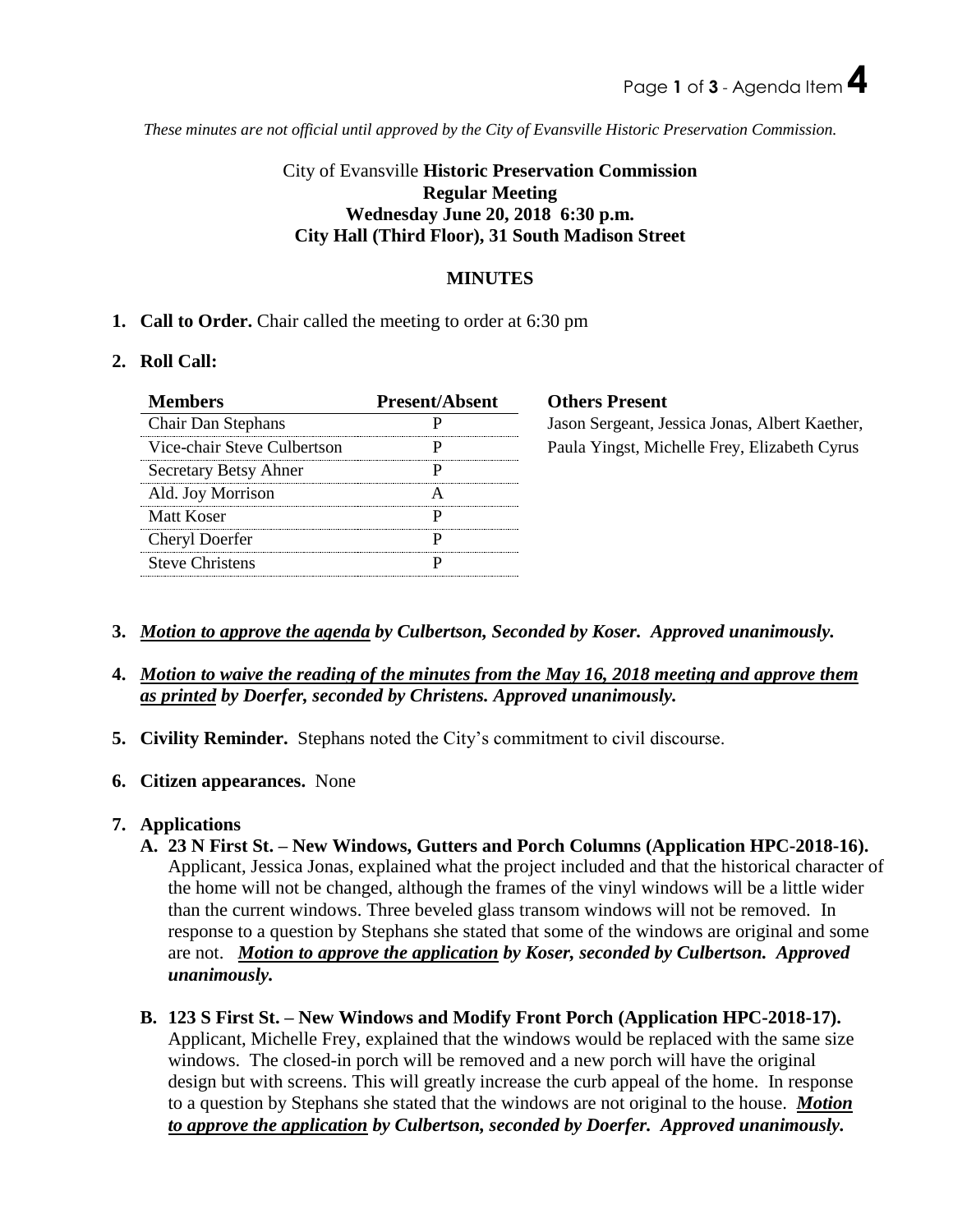*These minutes are not official until approved by the City of Evansville Historic Preservation Commission.*

**C. 113 W Church St. – New Windows (Application HPC-2018-18).** Applicant Elizabeth Cyrus explained that nine windows will be replaced and no changes will be made to the size. The picture window will not be replaced and none of the windows has leaded glass in them. She is looking forward to being able to open her windows. *Motion to approve the application by Koser, seconded by Doerfer. Approved unanimously.* 

#### **8. New Business**

- **A. Discussion and Possible Action Regarding 288 N Fourth St.** Sergeant explained the property is not in a historic district but it is a plaqued property, which the owner was not aware of when she purchased the property. The restrictive covenant was missing but in the process of dividing the property it has been discovered. The owner has asked if the covenant applies to the two lots that are being separated and if the covenant could be removed from the entire property. Stephans stated that this type of situation has never come up before and whatever the Commission does will be precedent setting. In 1980 the owner and HPC agreed the property was significant and we would be reversing their decision. Koser referred to #4 in the covenant which clearly states "structures". Ahner agreed. *Motion that the subdivided lots #2 and #3, in the absence of structures, should be released from the restrictive covenant that continues to apply to the original parcel with structures, now labeled Lot #1, at 288 N Fourth St. by Stephans, second by Koser. Approved unanimously.* It was noted that she has made improvements and the property looks very nice and well preserved which Commission members appreciate.
- **B. Discussion Regarding Educational Letter** Sergeant presented a letter which he would like to send to property owners in the historic districts. Commission members suggested several corrections and additions to the letter including a note that HPC agendas and meeting minutes are available on the City website.
- **C. Discussion Regarding Landmark and Historic Preservation Easements Process –** a draft document was distributed for discussion at the next meeting. A question was raised about an application to plaque a house. Koser stated that he was sure one had been adopted in the past and he will review his old minutes to see if he can find it. (Secretary's note: application adopted in minutes of September 19, 2007.) Stephans stated that a restrictive covenant and plaque on a building outside a district will help property owners place the building on the National Historic Register so they can receive the benefits attached to that.

#### **9. Old Business**

**A. Lake Leota Park – Misc. Projects**. Sergeant reported that he has not received a response from the State on the scoreboard or fireplace projects. The duck house has been removed and more pieces were found in the mud. Currently the pieces are not in a location where they will be kept dry and protected from the weather. Commission members wondered when it will be placed in a protected location. Stephans will draft a letter to the City Administrator to inquire about this. Ahner will review it before it is sent.

#### **10. Report of the Community Development Director.**

**A. Staff Issued certificates of appropriateness.** None